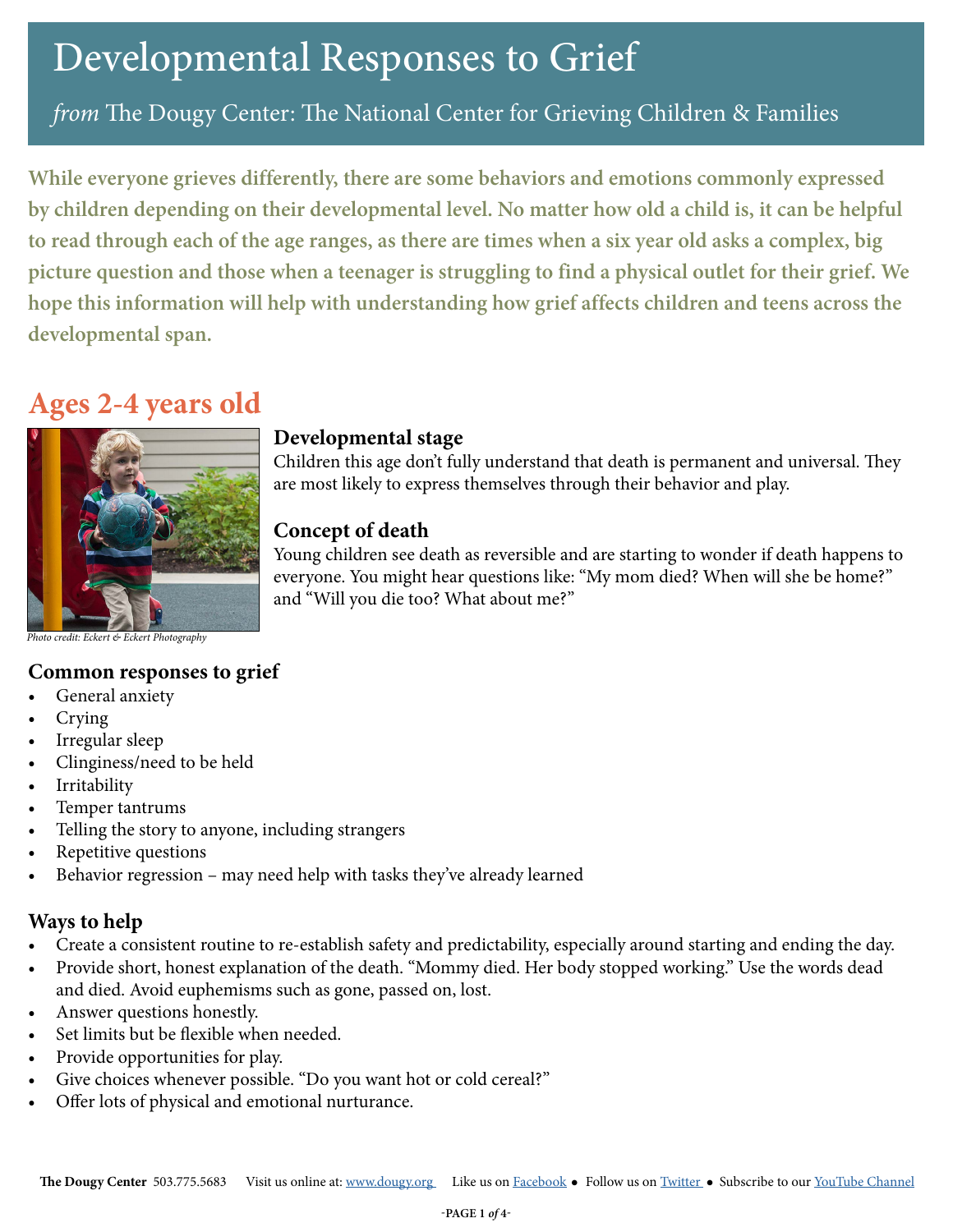## *from* The Dougy Center: The National Center for Grieving Children & Families

## **Ages 5-8 years old**



### **Developmental stage**

Children this age are exploring their independence and trying tasks on their own. They are very concrete thinkers, with a tendency towards magical/fantasy thoughts.

#### **Concept of death**

In this age range, children often still see death as reversible. They can also feel responsible and worry that their wishes or thoughts caused the person to die. They may say things like: "It's my fault. I was mad and wished she'd die."

#### **Common responses to grief**

- Disrupted sleep, changes in eating habits
- Repetitive questions How? Why? Who else?
- Concerns about safety and abandonment
- Short periods of strong reaction, mixed with acting as though nothing happened
- Nightmares
- Regressive behaviors may need help with tasks they've already learned (can't tie shoes, bedwetting)
- Behavior changes: high/low energy, kicking/hitting
- Physical complaints: stomachaches, headaches, body pain

### **Ways to help**

- Explain the death honestly using concrete language. "Daddy's heart stopped working." Use the words dead and died. Avoid euphemisms such as gone, passed on, lost.
- Be prepared for repetitive questions.
- Provide opportunities for big energy and creative play.
- Allow children to talk about the experience and ask questions.
- Offer lots of physical and emotional nurturance.
- Give choices whenever possible. "Your room needs to be cleaned. Would you like to do it tonight or tomorrow morning?"

## **Ages 8-12 years old**



### **Developmental stage**

Elementary school age children may still be concrete thinkers, but are beginning to understand abstract ideas like death and grief. They often start making closer connections with friends and activities outside their home and family.

### **Concept of death**

Children this age begin to understand that death is permanent and start thinking about how the loss will affect them over the long-term. Some children will focus on the details of what happened to the body of the person who died. Feelings of guilt and regret can lead to concern that their thoughts and actions made the death happen.

They may say or think things like: "If I had done my homework, my teacher wouldn't have died." or "I think it was my fault because I was mean to my brother."

**The Dougy Center** 503.775.5683 Visit us online at: [www.dougy.org](http://www.dougy.org) Like us on [Facebook](http://www.facebook.com/thedougycenter) • Follow us on [Twitter](http://www.twitter.com/thedougycenter) • Subscribe to our [YouTube Channel](http://www.youtube.com/dougycenter1)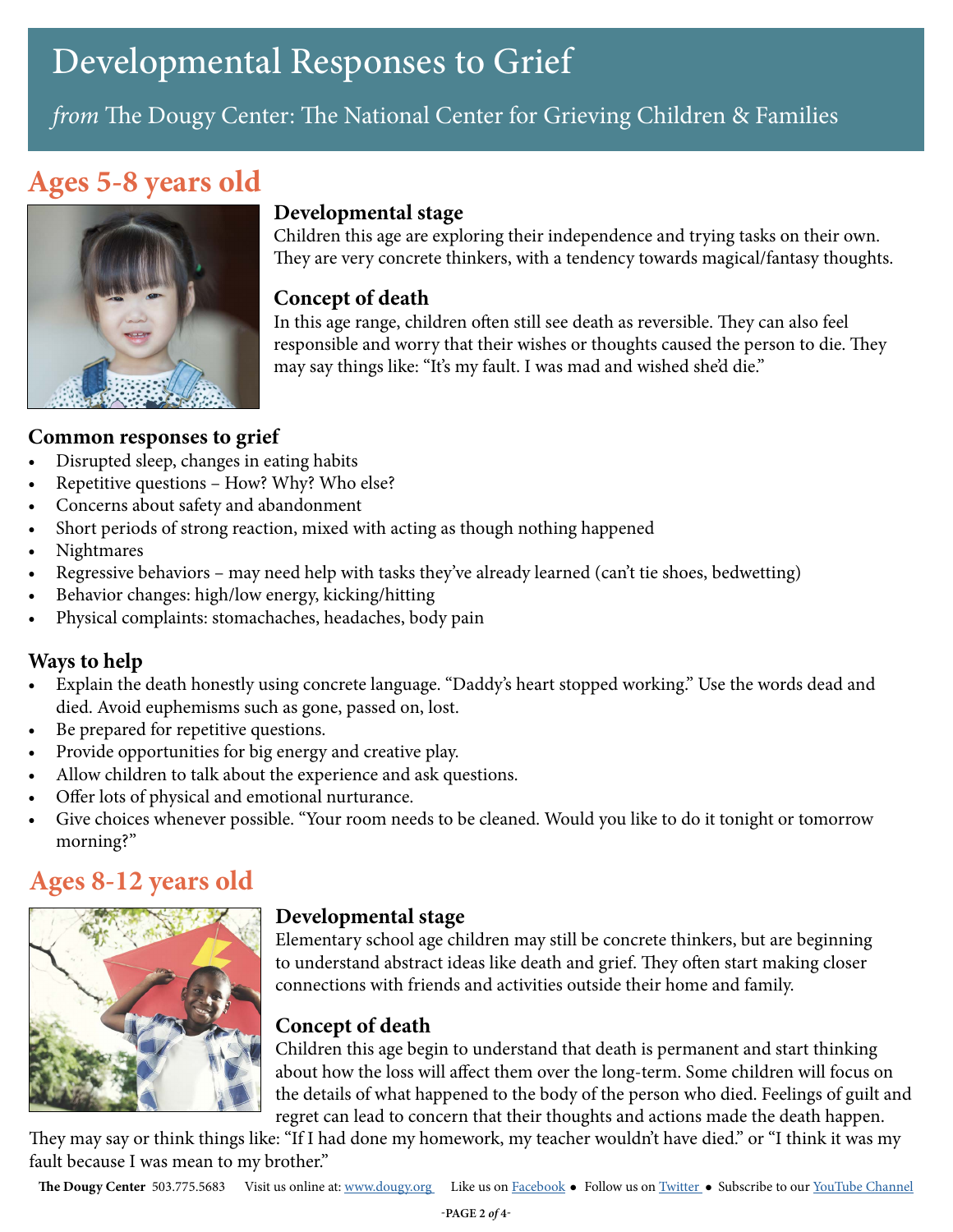## *from* The Dougy Center: The National Center for Grieving Children & Families

#### **Common responses to grief**

- Express big energy through behavior sometimes seen as acting out
- Anxiety and concern for safety of self and others "The world is no longer safe"
- Worries about something bad happening again
- Difficulty concentrating and focusing
- Nightmares and intrusive thoughts
- Physical complaints: headaches, stomach aches, body pain
- Using play and talk to recreate the event
- Detailed questions about death and dying
- Wide range of emotions: rage, revenge, guilt, sadness, relief, and worry
- Hypervigilance/increased sensitivity to noise, light, movement, and change
- Withdrawal from social situations

#### **Ways to help**

- Inform yourself about what happened. Answer questions clearly and accurately. Even though children this age are starting to grasp abstract thought, it's still helpful to use the words dead and died and avoid euphemisms such as gone, passed on, lost, expired.
- Provide a variety of activities for expression: talk, art, physical activity, play, writing.
- Help children identify people and activities that help them feel safe and supported.
- Maintain routines and limits, but be flexible when needed.
- Give children choices whenever possible, "Would you rather set the table or put away the dishes after we eat?"
- Work to re-establish safety and predictability in daily life.
- Model expressing emotions and taking care of yourself.
- Be a good listener. Avoid giving advice (unless they ask for it), analyzing, or dismissing their experiences.
- Talk with teachers about providing extra support and flexibility with assignments.
- Seek professional help for any concerns around self-harm or suicidal thoughts.

## **Ages 13-18 years old**



#### **Developmental stage**

Teens are cognitively able to understand and process abstract concepts about life and death. They begin to see themselves as unique individuals, separate from their role in the family and may wrestle with identity and who they want to be in the world. There can be significant changes in their priorities, spirituality/faith, sexuality, and physical appearance. Teens often rely on peers and others outside the family for support.

### **Concept of death**

While teens understand death is permanent, they may have unspoken magical thoughts of the person being on a long trip, etc. They may also delve into questions about the meaning of life, death, and other traumatic events.

### **Common responses to grief**

• Withdrawal from family or other support networks/focused on connections with peers